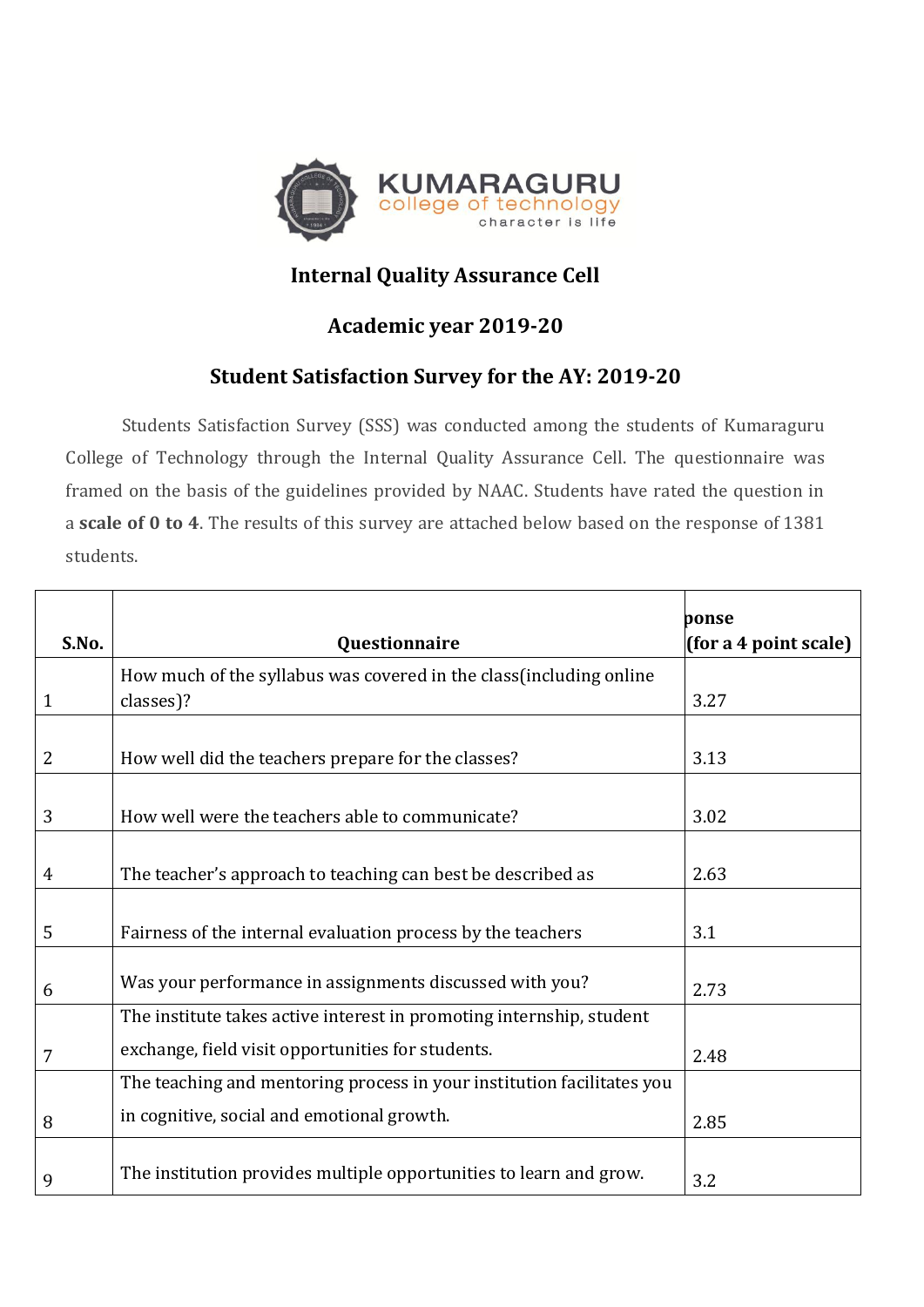|     | Teachers inform you about your expected competencies, course               |      |
|-----|----------------------------------------------------------------------------|------|
| 10  | outcomes and programme outcomes.                                           | 3.1  |
|     |                                                                            |      |
| 11  | Your mentor does a necessary follow-up with an assigned task to you.       | 3.19 |
|     | The teachers illustrate the concepts through examples and                  |      |
| 12  | applications.                                                              | 2.91 |
|     | The teachers identify your strengths and encourage you with                |      |
| 13  | providing right level of challenges.                                       | 2.6  |
|     | Teachers are able to identify your weaknesses and help you to              |      |
| 14  | overcome them.                                                             | 2.47 |
|     | The institution makes effort to engage students in the monitoring,         |      |
|     | review and continuous quality improvement of the teaching-learning         |      |
| 15  | process                                                                    | 2.91 |
|     | The institute/ teachers use student-centric methods, such as               |      |
|     | experiential learning, participative learning and problem-solving          |      |
| 16  | methodologies for enhancing learning experiences.                          | 2.86 |
| 17  | Teachers encourage you to participate in extracurricular activities.       | 2.88 |
|     | Efforts are made by the institute/ teachers to inculcate soft skills, life |      |
|     | skills and employability skills to make you ready for the world of         |      |
|     | work.                                                                      |      |
| 18  |                                                                            | 2.98 |
|     | What percentage of teachers use ICT tools such as LCD projector,           |      |
| 19  | Multimedia, etc. while teaching.                                           | 2.99 |
|     | The overall quality of the teaching-learning process in our institute is   |      |
| 20. | very good.                                                                 | 3.01 |